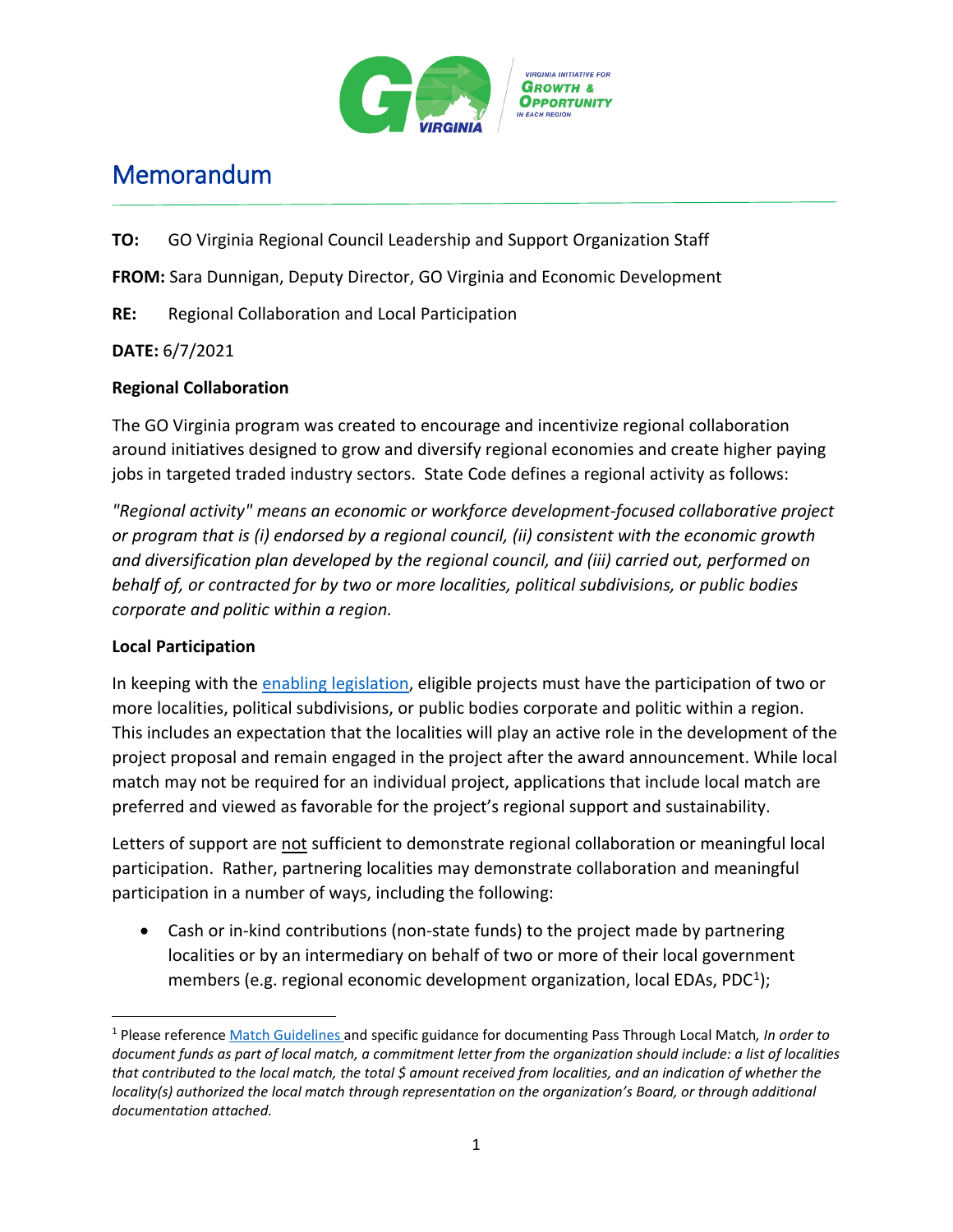

- Active ongoing participation on a steering committee or advisory group tasked to guide or oversee implementation of the project;
- Utilization of a Regional Facility Industrial Authority or other similar, formal regional intermediary that outlines an agreed upon cost-sharing mechanism;
- Federal recovery funds (CARES, ARPA) provided by a locality and designated to support an eligible activity related to a project will be qualified as local match;

Letters of commitment should describe how the localities are contributing in one or more of the above activities, and submitted applications must include signed in-kind contribution forms as applicable.

Consistent with enabling legislation, the level of regional collaboration presented in applications will be evaluated based on the following factors:

*1. The expected economic impact or outcome of the activity, with particular emphasis on goals identified in the regional council's plan for economic growth and diversification;*

*2. The fiscal resources from non-Fund sources that will be committed to the activity, including local or federal funds, private contributions, and cost savings expected to be achieved through regional collaboration;*

*3. The number and percentage of localities, including political subdivisions and bodies corporate and politic, within the region that are participating in the activity, the portion of the region's population represented by the participating localities, and the participation of localities that are outside of the applicant region;*

*4. The compatibility with other projects, programs, or existing infrastructure in a region to maximize the leverage of grants from the Fund to encourage new collaborative activities;*

*5. The expected economic impact and outcomes of the project and the complexity of the project relative to the size of the economy of the region or to the population of the participating localities;*

*6. The projected cost savings and other efficiencies generated by the proposed activity, and the local resources generated by collaboration that have been or will be repurposed to support the activity;*

*7. The character of the regional collaboration, including the nature and extent of the regional effort involved in developing and implementing the proposed activity, the complexity of the activity, the prospective impact on relations between and among the affected localities, and the prospective impact on collaboration between and among business, education, and government entities in the region;*